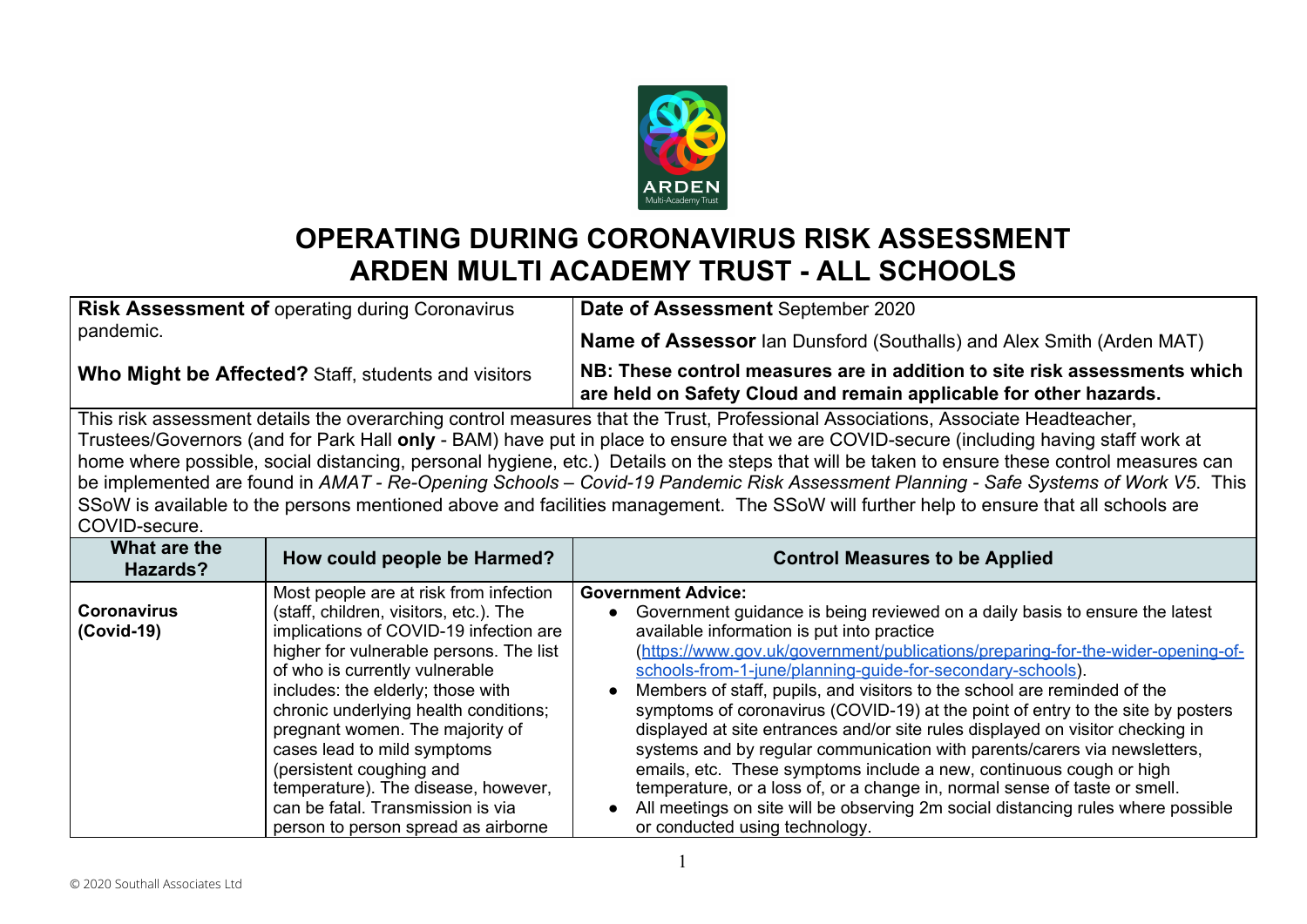| What are the<br>Hazards? | How could people be Harmed?                                | <b>Control Measures</b>                                                                                                                                                                                                                                                                                                                                                                                                                                                                                                                                                                                                                                                                                                                                                                                                                                                                                                                                                                                                                                                                                                                                                                                                                                                                                                                                                                                                                                                                                                                                                                                                                |
|--------------------------|------------------------------------------------------------|----------------------------------------------------------------------------------------------------------------------------------------------------------------------------------------------------------------------------------------------------------------------------------------------------------------------------------------------------------------------------------------------------------------------------------------------------------------------------------------------------------------------------------------------------------------------------------------------------------------------------------------------------------------------------------------------------------------------------------------------------------------------------------------------------------------------------------------------------------------------------------------------------------------------------------------------------------------------------------------------------------------------------------------------------------------------------------------------------------------------------------------------------------------------------------------------------------------------------------------------------------------------------------------------------------------------------------------------------------------------------------------------------------------------------------------------------------------------------------------------------------------------------------------------------------------------------------------------------------------------------------------|
|                          | droplets and also via surfaces<br>contaminated with virus. | All non-essential appointments on site have been postponed and necessary<br>appointments will be evaluated taking into account current guidance as they<br>occur.<br>All staff have been issued with guidance on social distancing and have<br>completed an e-learning title in relation to infection control and the importance of<br>social distancing.<br>All staff training that requires congregations (e.g. role play, conflict management,<br>etc.) and group exercises have been suspended within the school.<br>Poster material related to social distancing has been applied throughout the<br>school and employees are reminded every morning and during their work day of<br>the importance of social distancing.<br><b>SYSTEM OF CONTROLS</b><br>A. Prevention<br>The school will minimise contact with individuals who are unwell by ensuring that<br>those who have coronavirus (COVID-19) symptoms, or who have someone in<br>their household who does, do not attend school.<br>The school will ensure that all pupils, members of staff and visitors maintain<br>excellent standards of hand hygiene.<br>The school will ensure that good respiratory hygiene practices are followed by<br>promoting the "catch it, bin it, kill it" approach.<br>Enhanced cleaning practices will be followed, including the cleaning of frequently<br>touched surfaces often, using products such as detergents and bleach.<br>The contact between individuals will be minimised, and social distancing will be<br>maintained wherever possible.<br>Where necessary, appropriate personal protective equipment (PPE) will be worn. |
|                          |                                                            | <b>B. Response to any Infection</b><br>The following measures will be followed where relevant:<br>The school will engage with the NHS Test and Trace process<br>The school will manage confirmed cases of COVID-19 amongst the school<br>community.                                                                                                                                                                                                                                                                                                                                                                                                                                                                                                                                                                                                                                                                                                                                                                                                                                                                                                                                                                                                                                                                                                                                                                                                                                                                                                                                                                                    |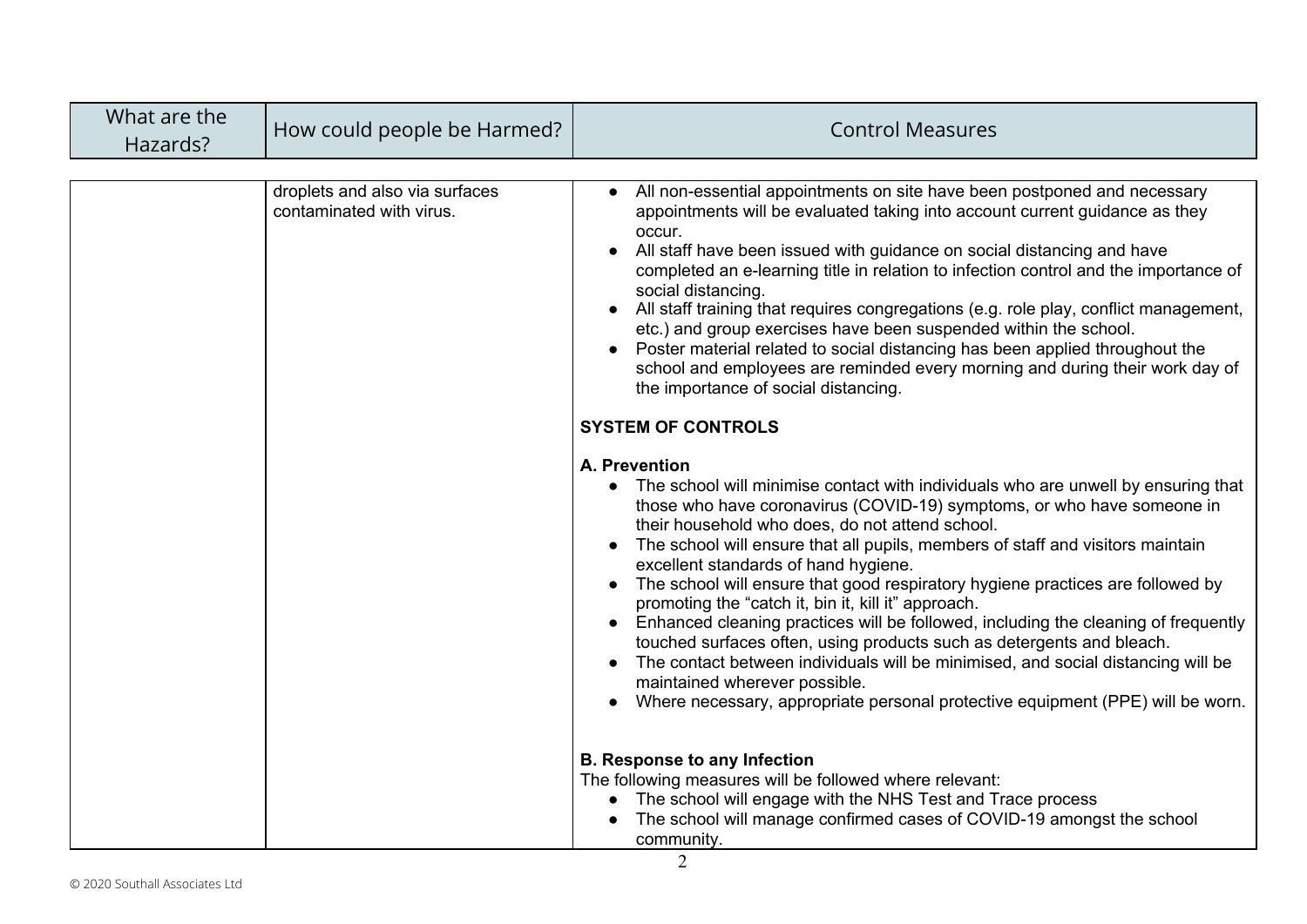| What are the<br>Hazards? | How could people be Harmed? | <b>Control Measures</b>                                                                                                                                                                                                                                                                                                                                                                                                                                                                                                                                                                                                                                                                                                                                                                                                                                                                                                                                                                                                                                                                                                                                                                                                                                                                                                                                                                                                                                                                                                                                                                                                                                                                                                                                                                                                                                                                                                                                                                                                                                                                                   |
|--------------------------|-----------------------------|-----------------------------------------------------------------------------------------------------------------------------------------------------------------------------------------------------------------------------------------------------------------------------------------------------------------------------------------------------------------------------------------------------------------------------------------------------------------------------------------------------------------------------------------------------------------------------------------------------------------------------------------------------------------------------------------------------------------------------------------------------------------------------------------------------------------------------------------------------------------------------------------------------------------------------------------------------------------------------------------------------------------------------------------------------------------------------------------------------------------------------------------------------------------------------------------------------------------------------------------------------------------------------------------------------------------------------------------------------------------------------------------------------------------------------------------------------------------------------------------------------------------------------------------------------------------------------------------------------------------------------------------------------------------------------------------------------------------------------------------------------------------------------------------------------------------------------------------------------------------------------------------------------------------------------------------------------------------------------------------------------------------------------------------------------------------------------------------------------------|
|                          |                             | Local Health Protection Team Advice will be followed in order to contain any<br>outbreak.<br><b>SPECIFIC PREVENTION CONTROLS</b><br>Minimising contact with individuals who are unwell with symptoms of COVID-19:<br>• pupils, members of staff and other adults should not attend school if they have<br>Coronavirus symptoms.<br>Members of staff returning to work after a period of absence e.g. holiday, will be<br>asked to complete a return to work questionnaire to confirm that they are free of<br>symptoms.<br>Employees who were considered to be clinically extremely vulnerable and<br>received a letter advising them to shield are now advised that they can return to<br>work as long as they maintain social distancing.<br>Where pupils, members of staff and other adults have tested positive in the last 7<br>days for Coronavirus they should stay at home and not attend the school.<br>Where anyone at school develops symptoms of Coronavirus during the school<br>day, they must be sent home.<br>Where self isolation is being undertaken, a test must be arranged for<br>Coronavirus Coronavirus (COVID-19): getting tested - GOV.UK.<br>COVID-19: guidance for households with possible coronavirus infection must be<br>followed. Guidance on timescales may change.<br>All members of staff will be briefed on the self-isolation process.<br>An isolation area will be designated within each school which has an external<br>door for ease of collection of individuals. The closest toilet, to the isolation room,<br>is to be used for these individuals and cleaning will follow straight behind. Out of<br>order notice will be displayed for duration between user and cleaning.<br>If a child is awaiting collection, they will be moved to the school's self-isolation<br>room. A window will be opened to ventilate the room whilst occupied or If a child<br>is awaiting collection, they will be moved to the school's quarantine room which<br>is at least 2 metres away from other people. This room or area will be cleaned<br>and disinfected after use. |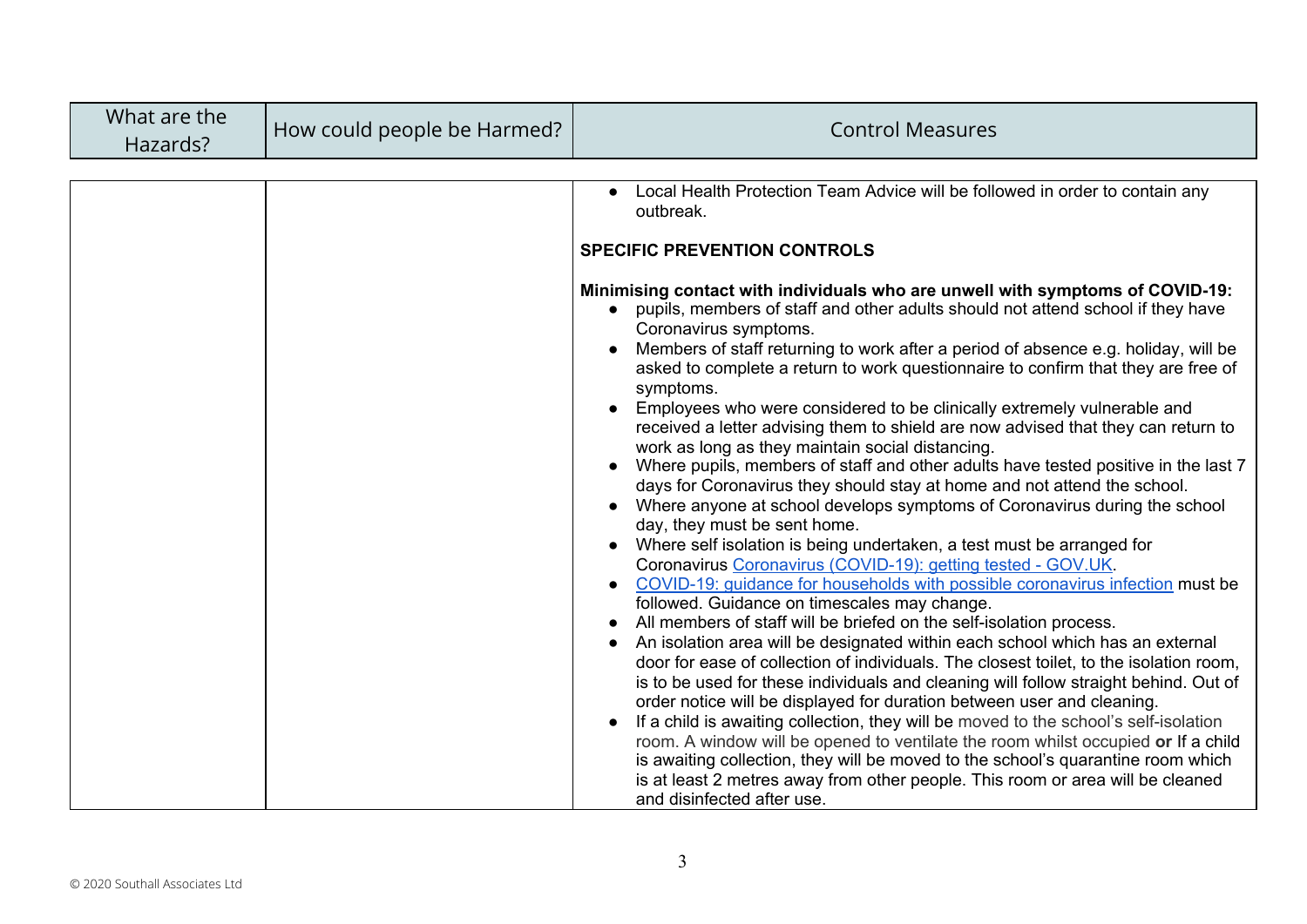| What are the<br>Hazards? | How could people be Harmed? | <b>Control Measures</b>                                                                                                                                                                                                                                                                                                                                                                                                                                                                                                                                                                                                                                                                                                                                                                                                                                                                                                                                                                                                                                                 |
|--------------------------|-----------------------------|-------------------------------------------------------------------------------------------------------------------------------------------------------------------------------------------------------------------------------------------------------------------------------------------------------------------------------------------------------------------------------------------------------------------------------------------------------------------------------------------------------------------------------------------------------------------------------------------------------------------------------------------------------------------------------------------------------------------------------------------------------------------------------------------------------------------------------------------------------------------------------------------------------------------------------------------------------------------------------------------------------------------------------------------------------------------------|
|                          |                             | A separate bathroom has been allocated for use by children who are displaying<br>symptoms of Coronavirus. This bathroom will be cleaned and disinfected before<br>being used by anyone else.<br>The self isolation room and bathroom will be kept clear of unnecessary items in<br>order to facilitate thorough cleaning and disinfection.<br>PPE will be worn by staff caring for the child in the self isolation room, if a<br>distance of 2 metres cannot be maintained.<br>Where pupils or members of staff have been in close contact with or helped a<br>$\bullet$<br>student who has displayed symptoms, they will remain at school, unless they<br>develop symptoms themselves or the symptomatic person tests positive for<br>coronavirus.<br>Where staffing levels may be reduced due to absences within the school the<br>Associate Headteacher/SLT on site will undertake an assessment of the<br>necessary controls to operate the school with a reduced capacity.                                                                                         |
|                          |                             | <b>Hand hygiene</b><br>• Each school will ensure that pupils clean their hands regularly, including:<br>when they arrive at school<br>$\circ$<br>when they return from breaks<br>$\circ$<br>when they change rooms<br>$\circ$<br>before and after eating.<br>$\circ$<br>Hand washing facilities are located in all toilets<br>All classrooms will have bulk fill hand sanitiser dispensers mounted inside near<br>the door and labelled accordingly.<br>All offices will have localised hand sanitiser/pump bottles in the room, or smaller<br>bottles given to individuals where traveling around the school is part of their job.<br>Sanitising dispensers/containers or bottles will be topped up via site teams/or<br>alternative method (depending on school arrangements).<br>Facial tissues/paper towels for students and staff are provided for use to<br>minimise movement before placing them in the bins.<br>Hand sanitiser will also be provided on school transport vehicles for use by<br>pupils and staff members when getting onto and off the vehicle. |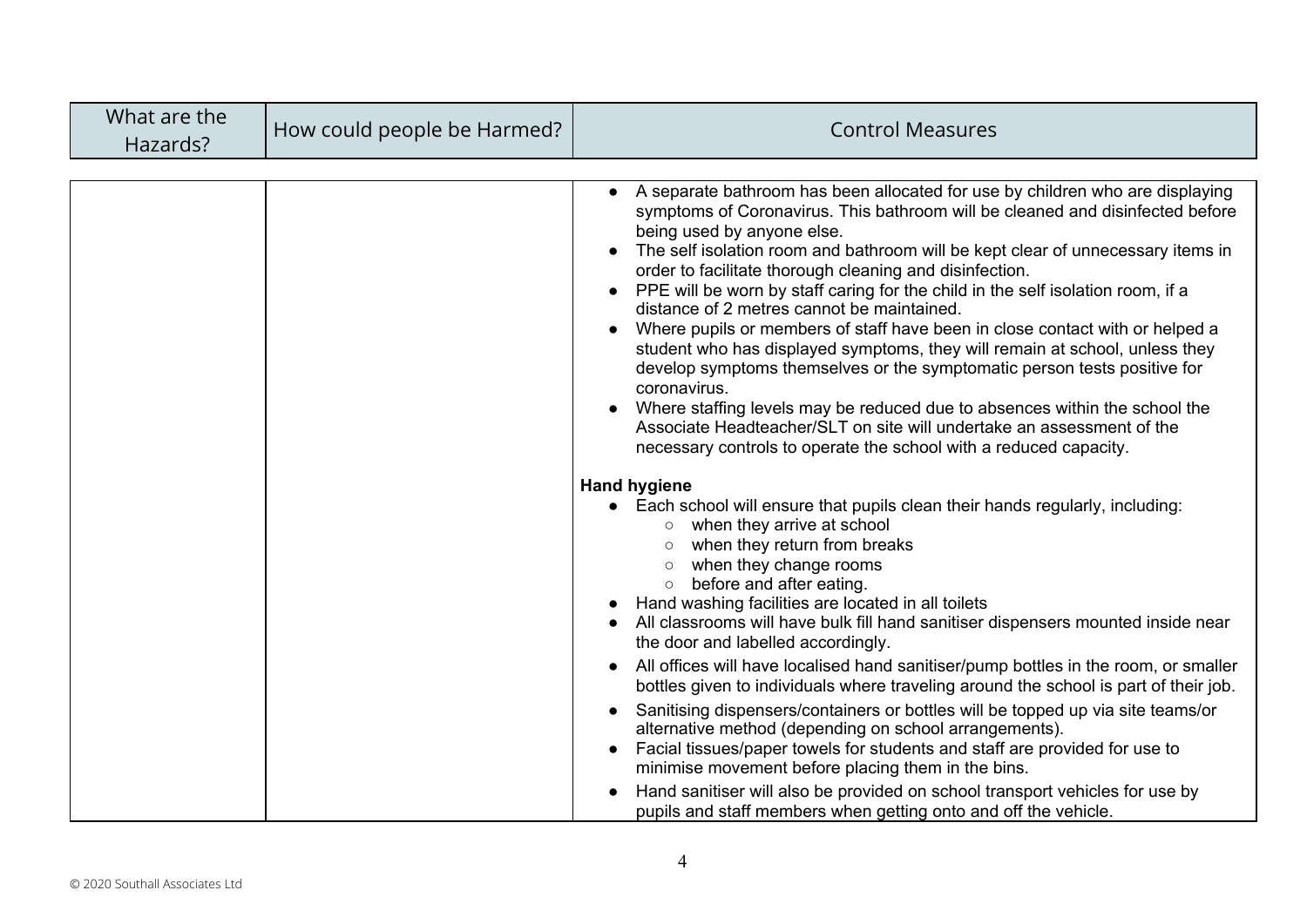| What are the<br>Hazards? | How could people be Harmed? | <b>Control Measures</b>                                                                                                                                                                                                                                                                                                                                                                                                                                                                                                                                                                                                                                                                                                                                                                                                                                       |
|--------------------------|-----------------------------|---------------------------------------------------------------------------------------------------------------------------------------------------------------------------------------------------------------------------------------------------------------------------------------------------------------------------------------------------------------------------------------------------------------------------------------------------------------------------------------------------------------------------------------------------------------------------------------------------------------------------------------------------------------------------------------------------------------------------------------------------------------------------------------------------------------------------------------------------------------|
|                          |                             | Young children will be supervised when using hand sanitiser to ensure that<br>hands are cleaned safely and the risk of hand sanitiser ingestion is minimised.<br>Posters will be displayed around the school site showing a good hand washing<br>technique i.e 20 seconds with soap and water followed by drying with a paper<br>towel.<br>Members of staff are briefed on good hand hygiene practices via e-learning<br>and/or toolbox talks, and are encouraged to use hand sanitiser or hand washing<br>stations at frequent intervals throughout the day.<br>Staff members are informed to avoid physically greeting others for example by<br>the shaking of hands and nudging elbows. A simple 'good morning' or 'good<br>afternoon' will suffice and will also adhere to the 2-metre clear social distancing<br>measures.<br><b>Respiratory Hygiene</b> |
|                          |                             | Tissues and bins (with lids) will be provided around the school.<br>Bins will be covered, provided with bin bags, and collected for disposal daily.<br>Good respiratory hygiene in terms of "catch it, bin it, kill it" will be communicated<br>to staff and pupils at the site. This will be reinforced by the use of posters.<br>Face coverings are required at all times on public transport (for children over the<br>age of 11). Government guidance on the safe wearing of face coverings will be<br>issued to all users of public transport:<br>https://www.gov.uk/guidance/coronavirus-covid-19-safer-travel-guidance-for-pas<br>sengers#face-coverings<br>If school minibuses are used and occupants are from outside of their bubble -<br>over 11s should wear face coverings                                                                       |
|                          |                             | <b>Enhanced Cleaning</b><br>A cleaning schedule has been implemented for all areas of the school.<br>Frequently touched surfaces will be cleaned more often than normal, and these<br>include:<br>stair rails<br>$\circ$<br>door handles<br>$\circ$<br>desks<br>$\circ$<br>light switches<br>$\circ$                                                                                                                                                                                                                                                                                                                                                                                                                                                                                                                                                          |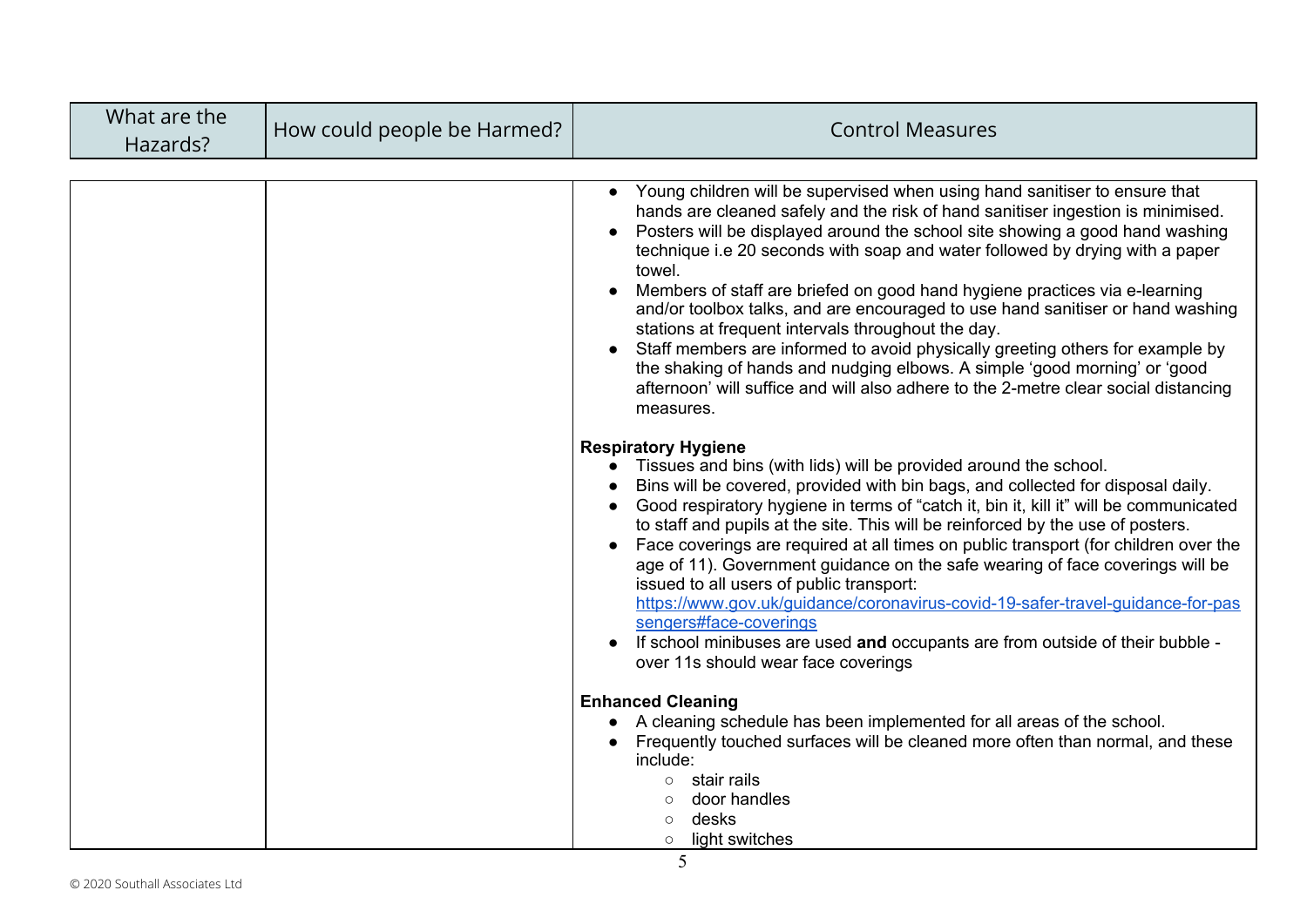| What are the<br>Hazards? | How could people be Harmed? | <b>Control Measures</b>                                                                                                                                                                                                                                                                                                                                                                                                                                                                                                                                                                                                                                                                                                                                                                                                                                                                                                                                                                                                                                                                                                                                                                                                                                                                                                                                                                                                                                                                                                                                                                                                                                                                                                                                                                                                                                                                                                                                                                                                                      |
|--------------------------|-----------------------------|----------------------------------------------------------------------------------------------------------------------------------------------------------------------------------------------------------------------------------------------------------------------------------------------------------------------------------------------------------------------------------------------------------------------------------------------------------------------------------------------------------------------------------------------------------------------------------------------------------------------------------------------------------------------------------------------------------------------------------------------------------------------------------------------------------------------------------------------------------------------------------------------------------------------------------------------------------------------------------------------------------------------------------------------------------------------------------------------------------------------------------------------------------------------------------------------------------------------------------------------------------------------------------------------------------------------------------------------------------------------------------------------------------------------------------------------------------------------------------------------------------------------------------------------------------------------------------------------------------------------------------------------------------------------------------------------------------------------------------------------------------------------------------------------------------------------------------------------------------------------------------------------------------------------------------------------------------------------------------------------------------------------------------------------|
|                          |                             | kitchen surfaces<br>$\circ$<br>photocopier and printer control pads<br>$\circ$<br>Rooms or areas shared by a number of groups will be cleaned more frequently,<br>and these include:<br>sports facilities<br>$\circ$<br>science labs<br>D&T labs<br>$\bigcirc$<br>lunch facilities<br>$\circ$<br>Classroom resources (used by one bubble) such as books and games will be<br>cleaned regularly. On entering each class, pupils and teachers will:<br>o use hand sanitiser<br>use antibacterial wipes on their tables, desks, mice, keyboards, etc.<br>dispose of the wipes in the lidded bins<br>$\circ$<br>Resources that are shared between classes or bubbles, such as sports, art and<br>science equipment will be cleaned frequently and meticulously and always<br>between bubbles or rotated to allow them to be left unused and out of reach for a<br>period of 48 hours (72 hours for plastics) between use by different bubbles.<br>Musical instruments (brass and wind) will not be shared between pupils. Other<br>musical instruments e.g. pianos will be thoroughly cleaned between uses or<br>rotated (where practicable) between bubbles.<br>Outdoor playground equipment will be more frequently cleaned.<br>Pupils and teachers can take books and shared resources home but<br>unnecessary sharing will be avoided. Good hand hygiene when handling these<br>resources is emphasised.<br>Lab coats which may be shared in D&T, Art and Science will not be used.<br>Disposable aprons for wet work within these subjects will be used or individual<br>aprons/coats may be issued.<br>Arrangements will be made to thoroughly clean lunch and break tables between<br>uses by different groups.<br>• PPE, such as eye protection used in D&T and Science, will be cleaned before<br>and after use by the use of non-alcohol based sanitising wipes; preferably all<br>staff and pupils should have their own set of eye protection.<br>Microscope eyepieces should be cleaned with non-alcohol based sanitising<br>wipes. |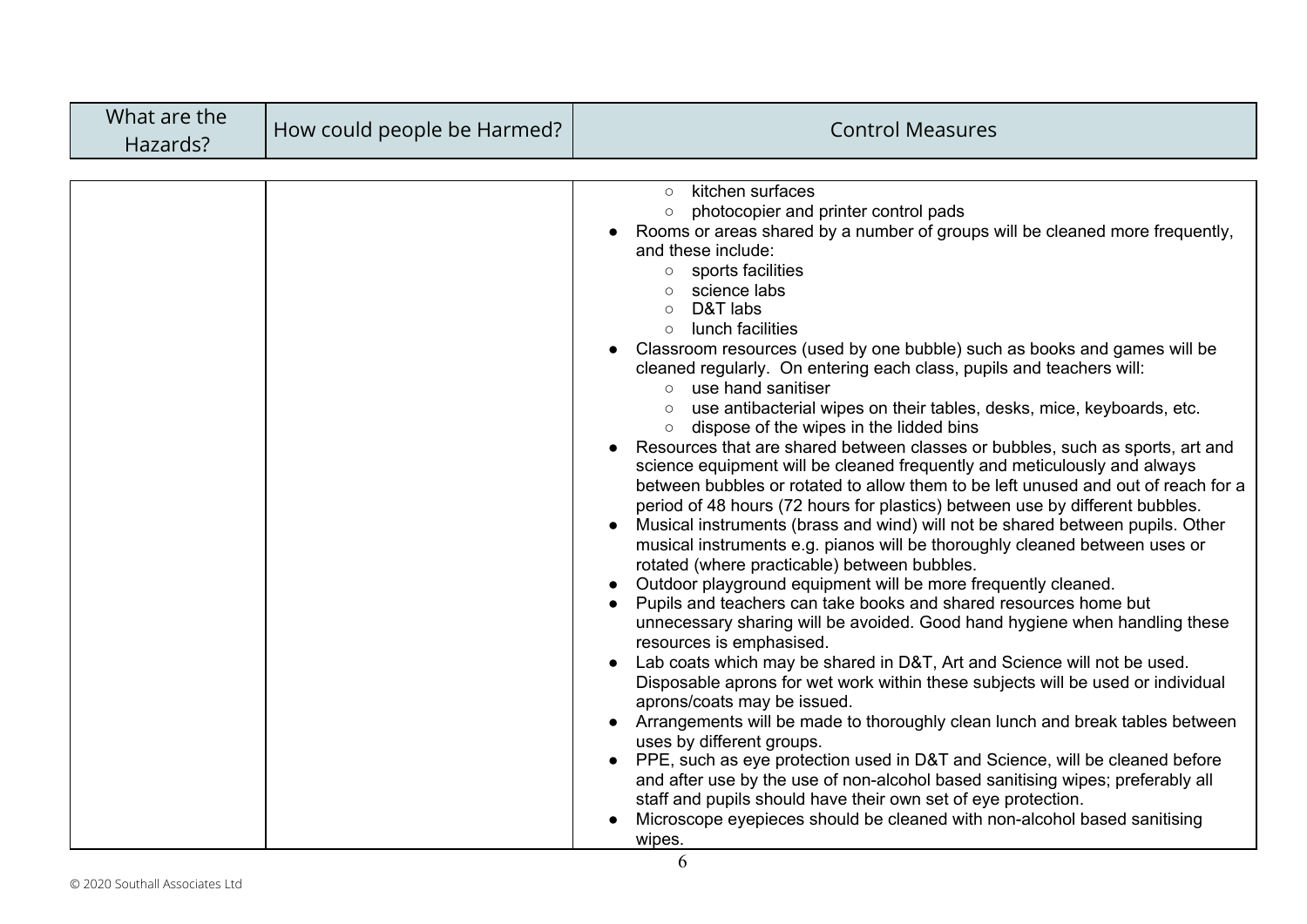| What are the<br>Hazards? | How could people be Harmed? | <b>Control Measures</b>                                                                                                                                                                                                                                                                                                                                                                                                                                                                                                                                                                                                                                                                                                                                                                                                                                                                                                                                                                                                                                                                                                                                                                                                                                                                                                                                                                                                                                                                                                                                                                                                                                   |
|--------------------------|-----------------------------|-----------------------------------------------------------------------------------------------------------------------------------------------------------------------------------------------------------------------------------------------------------------------------------------------------------------------------------------------------------------------------------------------------------------------------------------------------------------------------------------------------------------------------------------------------------------------------------------------------------------------------------------------------------------------------------------------------------------------------------------------------------------------------------------------------------------------------------------------------------------------------------------------------------------------------------------------------------------------------------------------------------------------------------------------------------------------------------------------------------------------------------------------------------------------------------------------------------------------------------------------------------------------------------------------------------------------------------------------------------------------------------------------------------------------------------------------------------------------------------------------------------------------------------------------------------------------------------------------------------------------------------------------------------|
|                          |                             | Thorough touchpoint and surface cleaning to be done throughout, and up to<br>4-times, per day.<br>A register of who has been in school, and where they have been, is being<br>maintained for thorough evening cleaning.<br>Waste bins from internal spaces, classrooms and offices will have individual<br>clear liners, those bags are to be tied individually, then placed in a black sack<br>and tied. All waste to be disposed of in the normal methods except suspected<br>cases.<br>Suspected cases of illness, waste will be double bagged in its own black sack,<br>tied off. This waste will be placed in a secure holding and stored secured from all<br>persons for at least 72 hours before being disposed of in the normal methods.<br>Black bags are to be date labelled as to not dispose of before the 72 hour<br>window of control.<br>Social Distancing and Minimising Contact between Individuals<br>In order to ensure all pupils may attend the site, emphasis will be placed on self<br>$\bullet$<br>isolation, good hand and respiratory hygiene and enhanced cleaning measures,<br>with local procedures in place to ensure that contacts between staff and pupils,<br>and pupils and other pupils, are minimised during the school day via either<br>individual social distancing or group distancing.<br>A daily check on the implementation of social distancing, personal hygiene and<br>cleaning and disinfection arrangements will be undertaken by site management.<br>Checks will be completed daily with regular cleaning of handles, toilets and<br>frequently touched surfaces completed regularly throughout the day. |
|                          |                             | Measures within the Classroom<br>Adults will maintain 2 metres distance from each other.<br>Close face-to-face contact will be avoided.<br>The time spent within 1 metre of anyone will be minimised.<br>Pupils within classrooms will be seated side to side and facing forwards. Not<br>seated side on or face to face.<br>• Unnecessary furniture has been moved out of classrooms to make space.                                                                                                                                                                                                                                                                                                                                                                                                                                                                                                                                                                                                                                                                                                                                                                                                                                                                                                                                                                                                                                                                                                                                                                                                                                                      |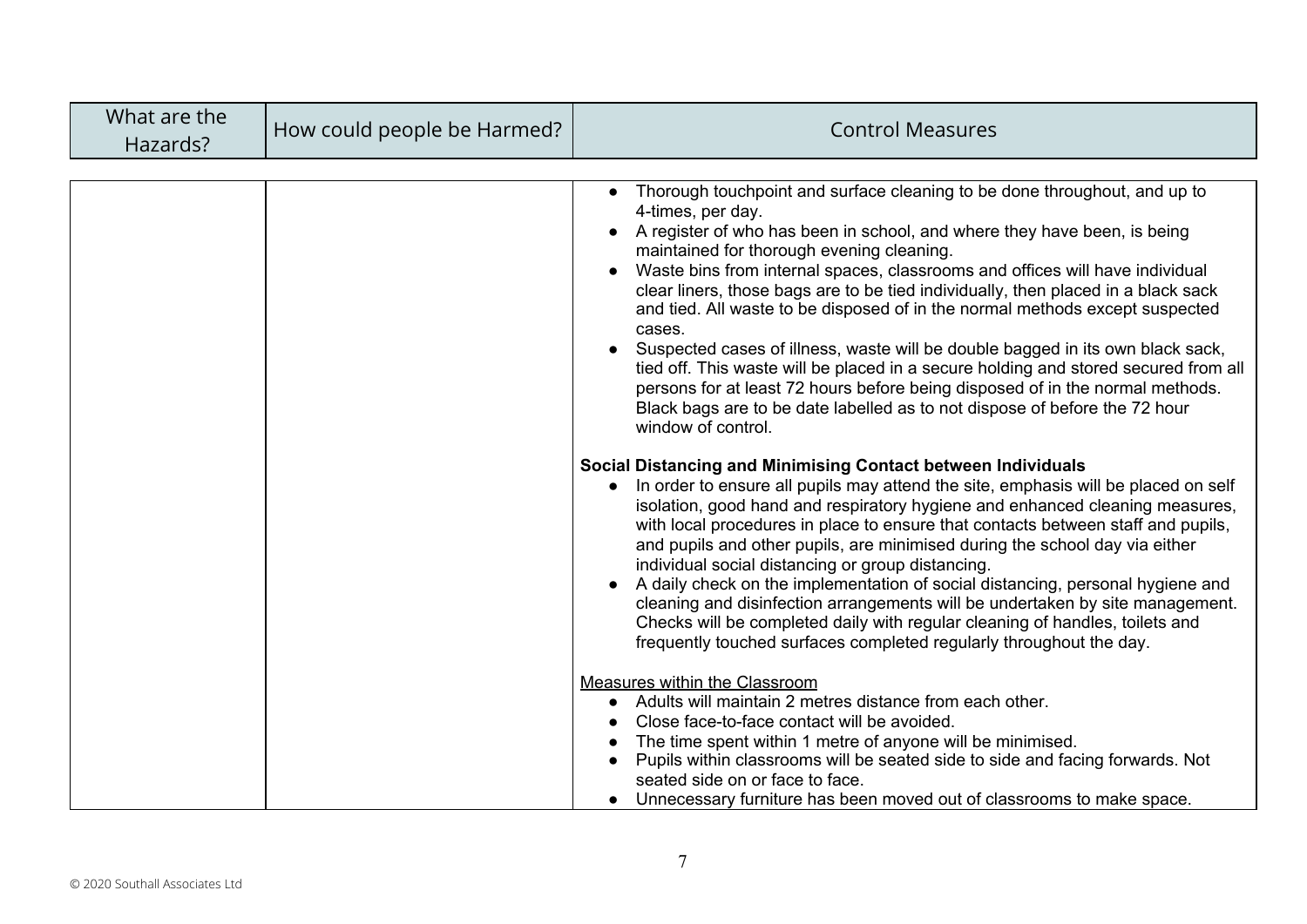| What are the<br>Hazards? | How could people be Harmed? | <b>Control Measures</b>                                                                                                                                                                                                                                                                                                                                                                                                                                                                                                                                                                                                                                                                                                                                                                                                                                                                                                                                                                                                                                                                                                                                                                                                                                                                                                                                                                                                                                                                                                                                                                                                                                                                                                                                                                                                                                                                                                                                                                                                                   |
|--------------------------|-----------------------------|-------------------------------------------------------------------------------------------------------------------------------------------------------------------------------------------------------------------------------------------------------------------------------------------------------------------------------------------------------------------------------------------------------------------------------------------------------------------------------------------------------------------------------------------------------------------------------------------------------------------------------------------------------------------------------------------------------------------------------------------------------------------------------------------------------------------------------------------------------------------------------------------------------------------------------------------------------------------------------------------------------------------------------------------------------------------------------------------------------------------------------------------------------------------------------------------------------------------------------------------------------------------------------------------------------------------------------------------------------------------------------------------------------------------------------------------------------------------------------------------------------------------------------------------------------------------------------------------------------------------------------------------------------------------------------------------------------------------------------------------------------------------------------------------------------------------------------------------------------------------------------------------------------------------------------------------------------------------------------------------------------------------------------------------|
|                          |                             | Classroom doors and windows will be kept open if possible to improve air flow.<br>Where classroom doors are also fire doors, they should be kept shut unless they<br>are on an approved closing device.<br>All unnecessary teaching aids will be removed from learning environments to<br>promote social distancing, and to also assist the cleaning process.<br>Individual personal distancing between pupils will be encouraged<br>Teachers and staff members will stay in front of class<br>Desks will be spaced further apart to assist with individual distancing of pupils.<br><b>Measures Elsewhere</b><br>• Whole school gatherings, e.g. assemblies, have been cancelled for the<br>foreseeable future.<br>The mixing of groups is avoided, apart from brief transitory contact in corridors<br>for example at break time, lunch time or when leaving/entering the site.<br>Hazard tape is to be placed at 2m distances on all corridor floors/walls.<br>One-way routes have been set up in schools and appropriate directional signage<br>is displayed.<br>Staff Welfare - facilities, break times and lunch<br>Members of staff will minimise movement around the site by using phones or<br>$\bullet$<br>radios.<br>Staff should maintain social distancing within staff rooms and avoid congregating<br>unnecessarily.<br>Hard surfaces in these areas will be regularly cleaned by the FM/cleaning staff<br>on site.<br>Staff members will be able to access Disabled, Staff and Visitor toilets in order to<br>promote social distancing between each other.<br>Staff members are discouraged from using other colleagues' phones, work tools<br>and equipment, cups and drinking/eating vessels where possible. If necessary,<br>clean and disinfect them before and after use.<br>The use of staff room facilities are primarily for making beverages or heating of<br>foods and staff are to be instructed to return to their rooms to consume where<br>viable.<br>• Staff rooms' furniture will be stacked or removed. |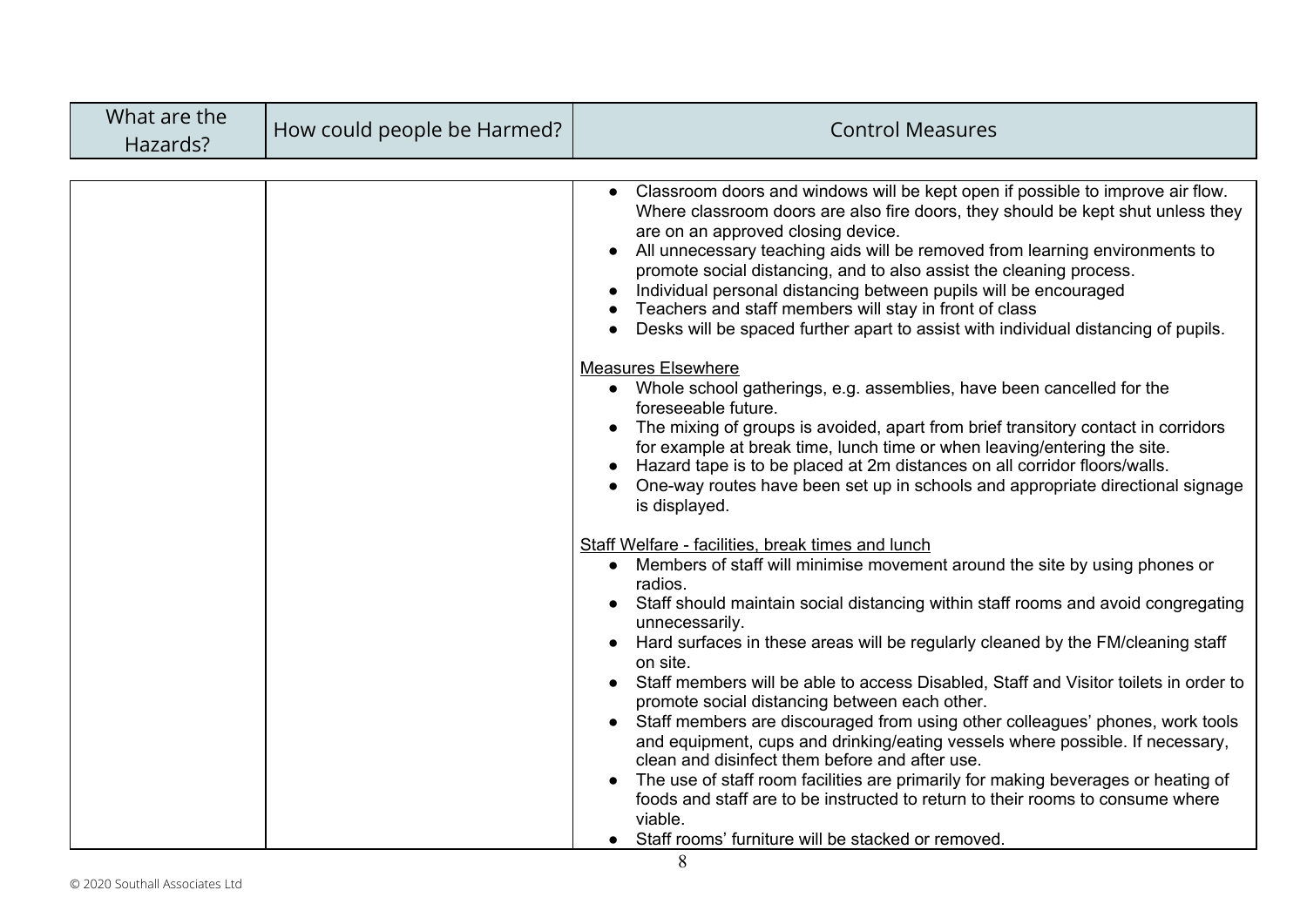| What are the<br>Hazards? | How could people be Harmed? | <b>Control Measures</b>                                                                                                                                                                                                                                                                                                                                                                                                                                                                                                                                                                                                                                                                                                                                                                                                                                                                                                                                                                                                                                                                                                                                                                                                                                                                                                                                                                                                                                                                                                                                                                                                                       |
|--------------------------|-----------------------------|-----------------------------------------------------------------------------------------------------------------------------------------------------------------------------------------------------------------------------------------------------------------------------------------------------------------------------------------------------------------------------------------------------------------------------------------------------------------------------------------------------------------------------------------------------------------------------------------------------------------------------------------------------------------------------------------------------------------------------------------------------------------------------------------------------------------------------------------------------------------------------------------------------------------------------------------------------------------------------------------------------------------------------------------------------------------------------------------------------------------------------------------------------------------------------------------------------------------------------------------------------------------------------------------------------------------------------------------------------------------------------------------------------------------------------------------------------------------------------------------------------------------------------------------------------------------------------------------------------------------------------------------------|
|                          |                             | Lidded containers will be instructed for food use also lidded drinks should be<br>used to prevent spillages, especially hot drinks.<br>Shared kettles should be removed from use and urns used instead. Kettles<br>which are in single use locations eg. associate heads office may continue to be<br>used by the sole user.<br>Paper towels should be used to operate urn leaver to reduce spread.<br>Student Welfare - facilities, break times and lunch<br>• Crowding of toilets will be discouraged, and consideration given to use of these<br>during lessons as well as at breaks to stagger use.<br>Break/lunch time:<br>• Pupils are encouraged to use outdoor seating areas, or take shelter<br>under the marquees.<br>Arriving at and Leaving School<br>The Trust has made arrangements for the staggering of start and leave times<br>Communication has been made with parents about drop off and collection<br>process<br>• Rules regarding gathering at school gates and no entry to school without<br>appointment have been issued to all parents and carers.<br><b>Use of PPE</b><br>• PPE will be worn where already identified as necessary for a child or young<br>person who has routine intimate care needs.<br>• PPE will be worn where a child or young person becomes ill with Coronavirus<br>symptoms at school, and where a distance of 2 metres cannot be maintained.<br>Guidance will be followed: Safe working in education, childcare and children's<br>social care<br>Face shields are available, one per employee, optional use.<br>Face masks (re-usable/washable) are available to all staff – optional use. |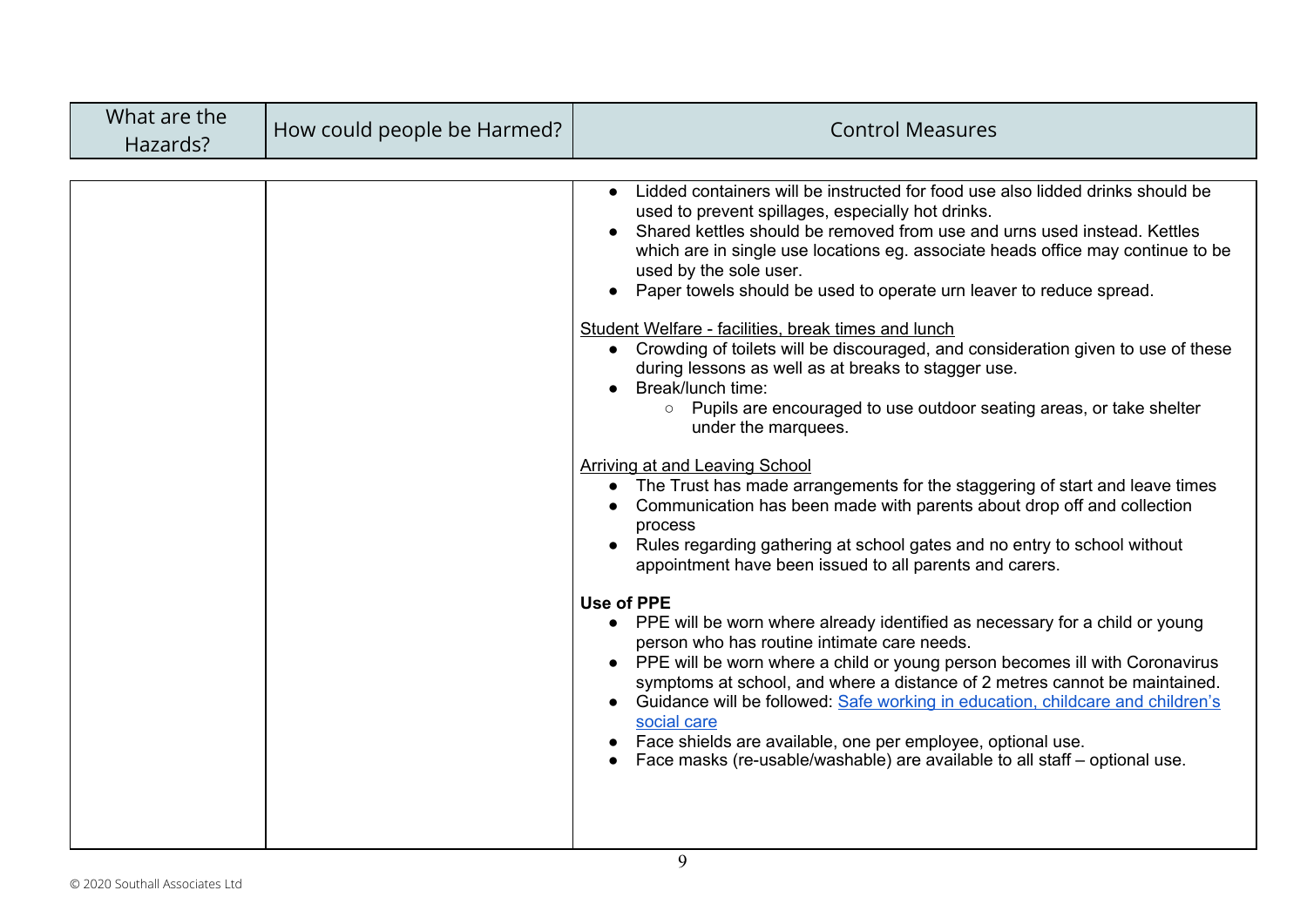| What are the<br>Hazards? | How could people be Harmed? | <b>Control Measures</b>                                                                                                                                                                                                                                                                                                                                                                                                                                                                                                                                                                                                                                                                                                                                                                                                                                                                                                                                                                                                                                                                                                                                                                            |
|--------------------------|-----------------------------|----------------------------------------------------------------------------------------------------------------------------------------------------------------------------------------------------------------------------------------------------------------------------------------------------------------------------------------------------------------------------------------------------------------------------------------------------------------------------------------------------------------------------------------------------------------------------------------------------------------------------------------------------------------------------------------------------------------------------------------------------------------------------------------------------------------------------------------------------------------------------------------------------------------------------------------------------------------------------------------------------------------------------------------------------------------------------------------------------------------------------------------------------------------------------------------------------|
|                          |                             |                                                                                                                                                                                                                                                                                                                                                                                                                                                                                                                                                                                                                                                                                                                                                                                                                                                                                                                                                                                                                                                                                                                                                                                                    |
|                          |                             | <b>RESPONSE TO INFECTION CONTROLS</b>                                                                                                                                                                                                                                                                                                                                                                                                                                                                                                                                                                                                                                                                                                                                                                                                                                                                                                                                                                                                                                                                                                                                                              |
|                          |                             | <b>NHS Test and Trace Process</b><br>The school will work with our local Public Health England health protection team.<br>$\bullet$<br>https://www.gov.uk/guidance/contacts-phe-health-protection-teams#west-midlan<br>ds-east-hpt<br>The school has communicated with members of staff and parents and carers<br>about NHS Test and Trace, and where necessary, will supply details of how to<br>book tests.<br>Parents and members of staff have been asked to immediately inform the school<br>of any test results.<br>Control measures outlined in Minimising contact with individuals who are<br>unwell with symptoms of COVID-19 will be followed where testing is<br>undertaken.                                                                                                                                                                                                                                                                                                                                                                                                                                                                                                            |
|                          |                             | Managing Confirmed Cases of Coronavirus (COVID-19) in the School Community<br>• The school will work with our local Public Health England health protection team:<br>https://www.gov.uk/guidance/contacts-phe-health-protection-teams#west-midlan<br>ds-east-hpt<br>The school will be guided by the health protection team through the actions that<br>they will need to take.<br>People who have been in close contact with a person who has tested positive for<br>coronavirus will be sent home to self isolate for 14 days. The 14 days will start<br>from the day that they were last in close contact with the person when they were<br>infectious.<br>Members of staff and parents/carers will be advised that close contact means:<br>direct close contacts i.e. face to face contact with an infected individual<br>$\circ$<br>for any length of time, within one metre, including being coughed on, a<br>face to face conversation, or unprotected physical contact (skin to skin).<br>proximity contacts - extended close contact (within 1 to 2 metres for more<br>than 15 minutes) with an infected individual<br>travelling in a small vehicle, like a car, with an infected person |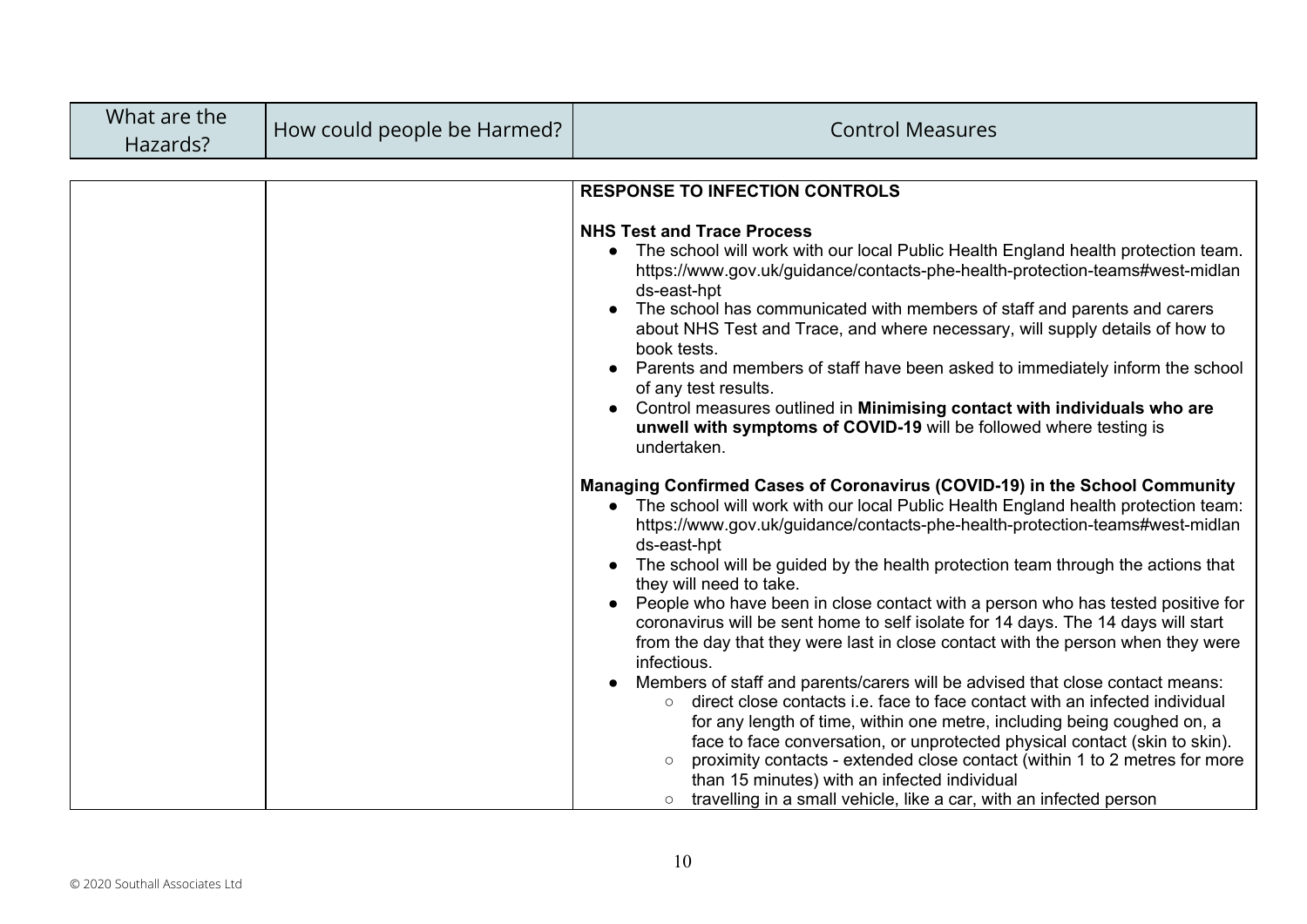| What are the<br><b>Control Measures</b><br>How could people be Harmed?<br>Hazards?                                                                                                                                                                                                                                                                                                                                                                                                                                                                                                                                                                                                                                                                                                                                                                                                                                                                                                                                                                                                                                                                                                                                                                                                                                                                                                                                                                                                                                                                                                                                                                                                                                                                                                                                                                                                                                                                                                                                                                                                                                                                                                                                                                                                                              |  |
|-----------------------------------------------------------------------------------------------------------------------------------------------------------------------------------------------------------------------------------------------------------------------------------------------------------------------------------------------------------------------------------------------------------------------------------------------------------------------------------------------------------------------------------------------------------------------------------------------------------------------------------------------------------------------------------------------------------------------------------------------------------------------------------------------------------------------------------------------------------------------------------------------------------------------------------------------------------------------------------------------------------------------------------------------------------------------------------------------------------------------------------------------------------------------------------------------------------------------------------------------------------------------------------------------------------------------------------------------------------------------------------------------------------------------------------------------------------------------------------------------------------------------------------------------------------------------------------------------------------------------------------------------------------------------------------------------------------------------------------------------------------------------------------------------------------------------------------------------------------------------------------------------------------------------------------------------------------------------------------------------------------------------------------------------------------------------------------------------------------------------------------------------------------------------------------------------------------------------------------------------------------------------------------------------------------------|--|
| The school will maintain records of student and staff groupings, along with<br>records of any close contact that takes place between pupils and adults in<br>different groups.<br>Staff and Parents must inform the school of ant Test result as soon as possible.<br>Containing Outbreaks by following local Health Protection Team advice<br>• The school will work with their local Health Protection Team (see link above)<br>upon identification of an outbreak.<br>• Controls that may be implemented include the self isolation of a larger number of<br>pupils e.g. a whole year or whole site group.<br><b>First Aid</b><br>Transmission, and infection, is<br>First aid delivery and<br>possible during the delivery of first aid,<br>Wherever possible when giving first aid, 2m distance will be maintained.<br>$\bullet$<br>fire safety<br>and during fire evacuations<br>In the unlikely event of cardiac arrest in an adult, rescue breaths will not be<br>performed: Adult CPR - Symptoms & First Aid Advice<br>o Do not place your face close to the casualty to hear for breathing. Watch<br>the chest.<br>If possible, lay a towel or similar over the nose and mouth.<br>0<br>Ensure that CPR is performed using chest compressions and if possible<br>a defibrillator if available and trained to do so.<br>Ensure that there is enough PPE for first aiders to utilise including a fluid<br>O<br>resistant surgical mask, gloves and disposable aprons, as required.<br>Where there is a risk of splashing to eyes, for example, from spitting,<br>coughing or vomiting, a face shield or goggles will also be worn.<br>In the event of cardiac arrest in a child, rescue breaths must be performed<br>because cardiac arrest in children is likely to be caused by respiratory problems:<br>Child CPR - Paediatric First Aid You must:<br>Use a face shield or pocket mask over the child's mouth when performing<br>$\Omega$<br>rescue breaths.<br>When dealing with first aid incidents, always be aware of the risks to yourself and<br>others.<br>Wear gloves or cover hands when dealing with injured persons, particularly<br>those with open wounds.<br>Disposable PPE is stored in a first aid location for first aiders. Instructed to wear<br>PPE before visiting individuals. |  |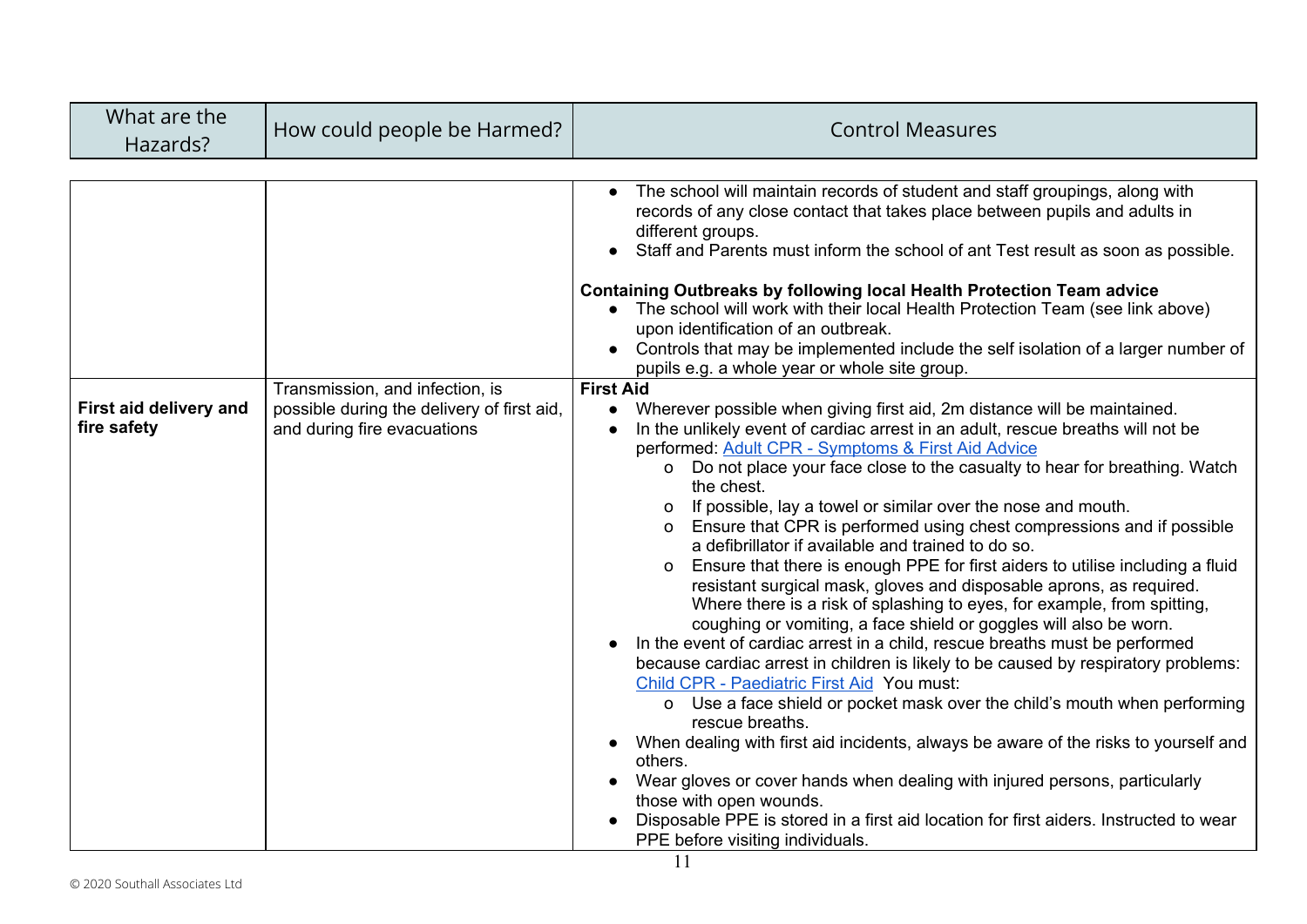| What are the<br>Hazards? | How could people be Harmed?                                                                                                      | <b>Control Measures</b>                                                                                                                                                                                                                                                                                                                                                                                                                                                                                                                                                                                                                                                                                                                                                                                                                                                                  |
|--------------------------|----------------------------------------------------------------------------------------------------------------------------------|------------------------------------------------------------------------------------------------------------------------------------------------------------------------------------------------------------------------------------------------------------------------------------------------------------------------------------------------------------------------------------------------------------------------------------------------------------------------------------------------------------------------------------------------------------------------------------------------------------------------------------------------------------------------------------------------------------------------------------------------------------------------------------------------------------------------------------------------------------------------------------------|
|                          |                                                                                                                                  | Disposable PPE consists of gloves, aprons, masks.<br>Face shields will be available for the first aiders too, these are to be sanitised<br>after use and labelled for the individual using them.<br>Cover cuts or grazes on your hands or arms with a waterproof dressing<br>Always dispose of all medical waste safely in a double bagged method.<br>All first aid related waste will be quarantined for at least 72 hours before<br>collection.                                                                                                                                                                                                                                                                                                                                                                                                                                        |
|                          |                                                                                                                                  | <b>Fire Safety</b><br>The school will return to normal operations, and existing fire safety procedures<br>$\bullet$<br>will be reviewed and implemented if deemed appropriate.<br>Usual in house testing of the fire alarm/emergency lighting will continue.<br>Fire doors will not be propped open, even as a measure to minimise surface<br>contact. Door handles and touch points will be cleaned on a daily basis as per<br>government guidance.<br>Instructions will be given to all members of staff and pupils that hand sanitiser<br>should be allowed to dry on the hands (to allow vapour to evaporate) before<br>bunsen burners are used or before using other equipment involving naked<br>flames<br>Hand sanitiser will be provided on the main entrance doors externally.<br>Employees and students are encouraged to use hand sanitiser when re-entering<br>the building. |
| Legionella               | Development of high numbers of<br>legionella bacteria within the water<br>system, leading to increased risk of<br>legionellosis. | The school has a legionella risk assessment in place. Plans for recommissioning<br>of water system following a period of absence will be implemented; the<br>recommendation is that where complex systems <sup>1</sup> have been allowed to stagnate<br>for 3-4 weeks they should be recommissioned <sup>2</sup> .<br>Flushing of complex systems may not be enough of a control measure.                                                                                                                                                                                                                                                                                                                                                                                                                                                                                                |

<sup>1</sup> complex systems are those with water storage, shower heads and other sprays and long lengths of pipework.

<sup>&</sup>lt;sup>2</sup> recommissioning involves the cleaning and disinfection of the water system.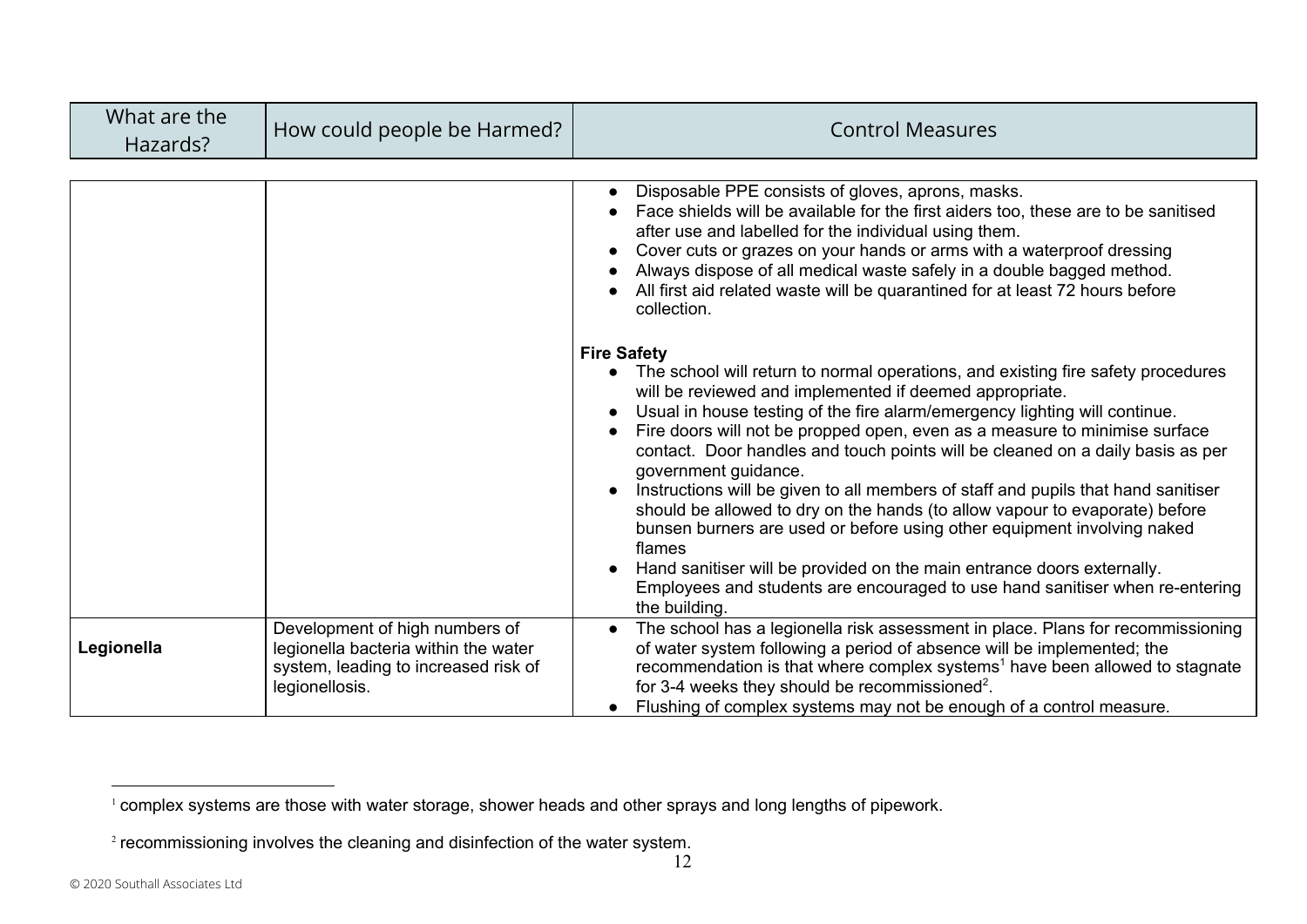| What are the<br>Hazards?        | How could people be Harmed?                                                                                              | <b>Control Measures</b>                                                                                                                                                                                                                                                                                                                                                                                                                                                                                                                                                                                                                                                                                                                                                                                                                                                                                                                                                                                                                                                                                                                                                                                                                                                                                                                                                                                                                                  |
|---------------------------------|--------------------------------------------------------------------------------------------------------------------------|----------------------------------------------------------------------------------------------------------------------------------------------------------------------------------------------------------------------------------------------------------------------------------------------------------------------------------------------------------------------------------------------------------------------------------------------------------------------------------------------------------------------------------------------------------------------------------------------------------------------------------------------------------------------------------------------------------------------------------------------------------------------------------------------------------------------------------------------------------------------------------------------------------------------------------------------------------------------------------------------------------------------------------------------------------------------------------------------------------------------------------------------------------------------------------------------------------------------------------------------------------------------------------------------------------------------------------------------------------------------------------------------------------------------------------------------------------|
| Catering                        | Transmission between catering staff;<br>catering staff to pupils and school<br>staff, etc                                | Good hand hygiene practices will be followed, including washing hands with<br>soap and water for at least 20 seconds, routinely including:<br>before and after handling food<br>$\circ$<br>when moving between different areas of the school, and especially after<br>$\circ$<br>being in a public place e.g. reception<br>after blowing noses, coughing or sneezing.<br>$\circ$<br>Catering staff will wear face masks/visors at all times.<br>Food handlers who develop COVID-19 symptoms must self isolate at home, and<br>should arrange to have a test through NHS Test and Trace.<br>Increased cleaning of equipment and surfaces, including tray passes, till points,<br>trolleys, tables, and chairs.<br>Trays, cutlery and crockery will all be cleaned and disinfected using a<br>dishwasher.                                                                                                                                                                                                                                                                                                                                                                                                                                                                                                                                                                                                                                                  |
| <b>Contractor</b><br>management | Additional persons, on site, increase<br>the risk of transmission and infection<br>(this is managed by BAM at Park Hall) | Essential visits such as those concerned with the management of fire safety,<br>$\bullet$<br>legionella, gas safety, electrical safety, and examinations of ventilation systems<br>will be pre-arranged with the relevant contractor. The following measures will be<br>adopted, where possible:<br>• The contractor will attend the site out of hours to minimise opportunity for<br>contact between all parties<br>Where contractor visits attend site during hours of school operation,<br>$\bigcirc$<br>contractors will work in rooms that are not in use by teaching staff or<br>pupils.<br>The room will be well ventilated, where possible.<br>$\circ$<br>Contractors will be issued with additional site rules at reception, including<br>$\bigcirc$<br>expectations in terms of cleaning, respiratory hygiene and hand hygiene.<br>The contractor must confirm that they are not symptomatic.<br>Hand sanitiser gel will be provided for use upon entry to the site.<br>$\circ$<br>Emergency visits may be undertaken but are subject to the following measures:<br>contractors must book in at reception<br>$\circ$<br>they must confirm that they are not symptomatic (for COVID-19)<br>they will be issued with site rules regarding hand hygiene, cleaning and<br>$\circ$<br>respiratory hygiene.<br>Where possible, pupils and members of staff will be moved from the work<br>location; also in accordance with safeguarding principles. |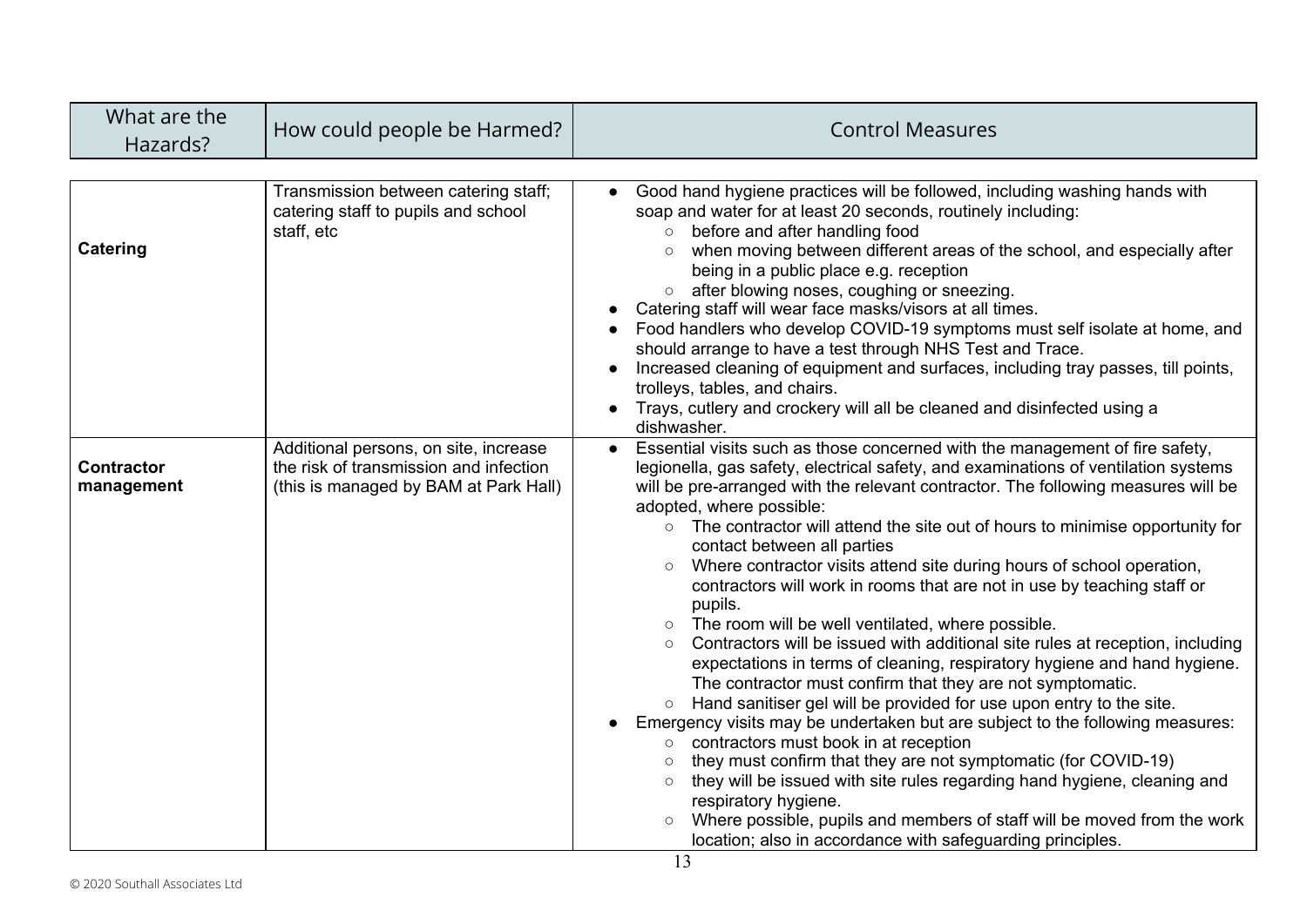| What are the<br>Hazards?        | How could people be Harmed?                                                                     | <b>Control Measures</b>                                                                                                                                                                                                                                                                                                                                                                                                                                                                                                                                                                                                                                                                                                                                                                                                                                                                                                                                                                                                                                                                                                                                                                                                                                                                                                                                                                                                                                                                                                                                                                                                                                                                                                                                                                                                                                                                                                                                                                |
|---------------------------------|-------------------------------------------------------------------------------------------------|----------------------------------------------------------------------------------------------------------------------------------------------------------------------------------------------------------------------------------------------------------------------------------------------------------------------------------------------------------------------------------------------------------------------------------------------------------------------------------------------------------------------------------------------------------------------------------------------------------------------------------------------------------------------------------------------------------------------------------------------------------------------------------------------------------------------------------------------------------------------------------------------------------------------------------------------------------------------------------------------------------------------------------------------------------------------------------------------------------------------------------------------------------------------------------------------------------------------------------------------------------------------------------------------------------------------------------------------------------------------------------------------------------------------------------------------------------------------------------------------------------------------------------------------------------------------------------------------------------------------------------------------------------------------------------------------------------------------------------------------------------------------------------------------------------------------------------------------------------------------------------------------------------------------------------------------------------------------------------------|
| <b>Visitors</b>                 | Additional persons, on site, increase<br>the risk of transmission and infection                 | ○ Hand sanitiser gel will be provided for use upon entry to the site.<br>Cleaning, catering and facilities contractors, including landscaping:<br>Self-isolation guidance will be issued to contractors who have a daily role<br>on site.<br>Site rules including those on cleaning, hand hygiene and respiratory<br>$\circ$<br>hygiene expectations will be issued to each contractor.<br>Posters will be displayed within kitchens, cleaning cupboards, and<br>$\circ$<br>facilities offices regarding social distancing, hand hygiene, etc.<br>Measures for social distancing, include:<br>$\circ$<br>■ Consider perspex screens for kitchens<br>out of hours working for cleaners, landscapers<br>separation of landscaping contractors from pupils and other staff;<br>$\blacksquare$<br>working in an external environment which is well ventilated.<br>OFSTED visits have been confirmed as being suspended for Autumn Term<br>2020. The management of these visits will be planned in a later review of this<br>risk assessment.<br>Events, with large numbers of visitors (e.g. parents' evenings) will not take place.<br>Safety Consultant and enforcement officer (e.g. food safety officers) visits may<br>be unannounced. The following control measures will be implemented:<br>Meetings with parents must take place by virtual technology and face to face<br>meetings are discouraged.<br>Visitors must book in at reception<br>They must confirm that they are not symptomatic (for COVID-19)<br>They will be issued with site rules regarding hand hygiene, cleaning and<br>respiratory hygiene.<br>Hand gel will be provided at reception for use.<br>Social distancing measures will be adopted.<br>Screens will separate receptionists from visitors to the site, where social<br>distancing cannot be maintained.<br>Cold calls (sales) will not be processed beyond the reception area of the school.<br>Gate and door control pads will be regularly cleaned |
| <b>Temporary</b><br>homeworking | Repetitive use of PC's may result in a<br>WRULD or headaches if lighting or<br>picture is poor. | All PC users classed as habitual can complete a Display Screen Equipment<br>$\bullet$<br>Assessment whilst at their office/school workstation outlining the principles of<br>good workstation set-up.                                                                                                                                                                                                                                                                                                                                                                                                                                                                                                                                                                                                                                                                                                                                                                                                                                                                                                                                                                                                                                                                                                                                                                                                                                                                                                                                                                                                                                                                                                                                                                                                                                                                                                                                                                                  |